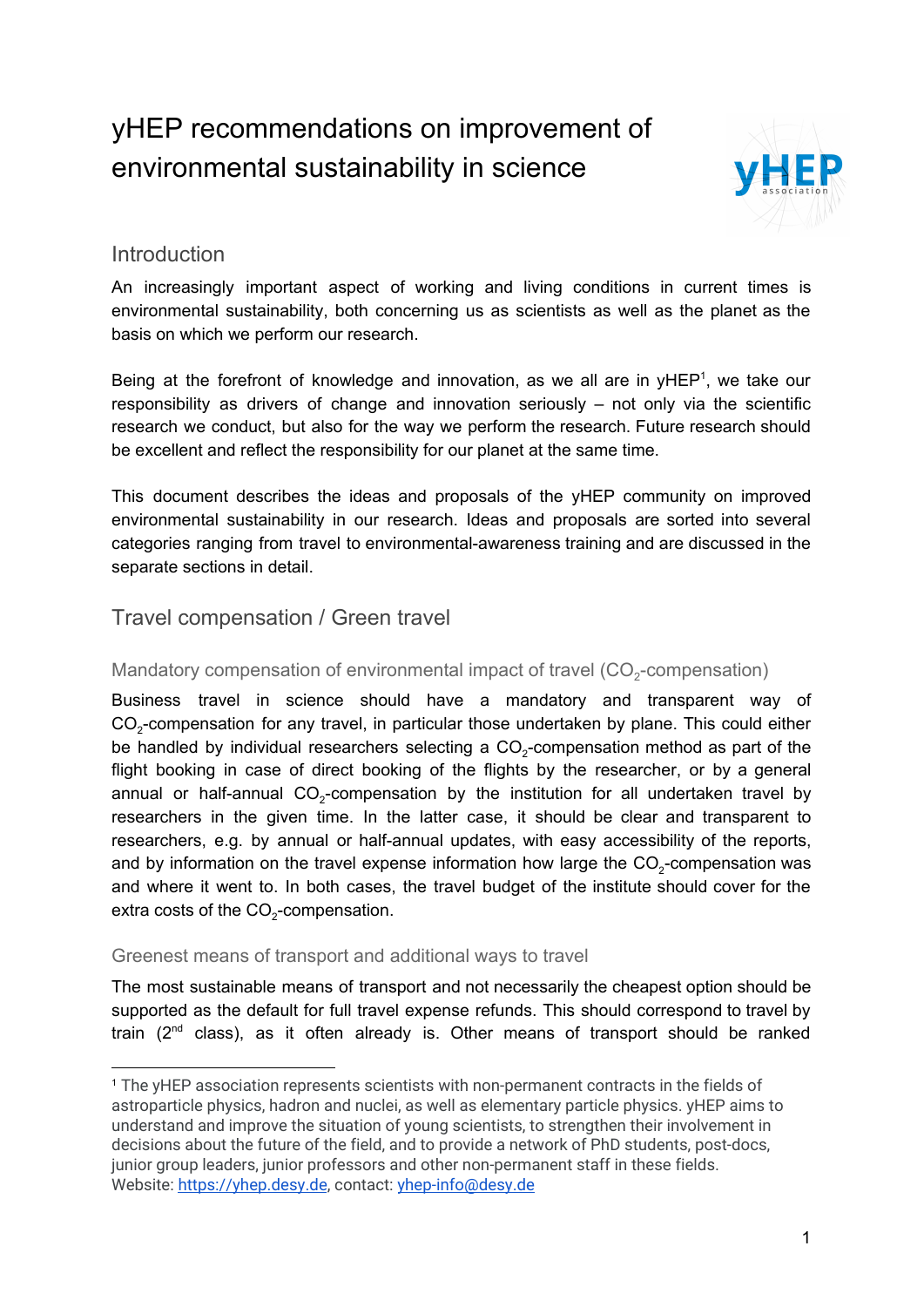considering sustainability criteria, travel distance and accessibility. Planes (economy class) should only be considered for travel distances where other means of travel result in unreasonably long travel times - a guideline are distances that cannot be reached within around six to eight hours by train. For larger distances trains should still be encouraged wherever possible.

We support the idea of extended night-train coverage for connections within Europe that would allow researchers to travel conveniently over night, arriving in the morning. This should be an option, if sufficiently developed in the coming years in terms of coverage of destinations and the availability of the option to replace a night in an accomodation with a night-train ride.

### Reduced travelling

In addition to greener travelling, it is important to reduce the amount of travelling done and required from researchers. While world-wide travel is one of the benefits of world-wide collaboration among researchers, it is not only the individual researcher's choice how many travels they undertake. Career development, international visibility, networking are important factors motivating travel, and individual choices against travels can harm career prospects. Joint efforts within the scientific community should be undertaken to think about alternatives for career development, improved international visibility, networking etc. without the need for (extensive) travel, and factor in these changes in hiring contexts. This should be clearly communicated within the community, reducing the influence of travel on perceived or actual career prospects.

Better possibilities to combine several business purposes in single trips, in particular for overseas trips, would allow to reduce travelling further. This includes intermediate stays between trips with refund possibilities of bridging hotel costs, if travel back and forth and the corresponding  $CO_2$ -compensation exceed the costs of the extended hotel stay. Improved combination with private travel, in particular for air travel, would allow reducing also private (air) travel and hence reduce the  $CO_{2}$ -footprint of researchers.

Dependent on the exact research and the necessity of in-person attendance at experimental sites and in-person discussions, air travel should be limited per researcher per year. Extensions should be possible, given a dedicated justification for the extra air travel. Examples for exceptions are difficult connections of the start or target locations of the trip to other means of transport, or unreasonably long travel times. The number of allowed air travel without special justification should be agreed upon at the institute level and be clearly communicated to researchers for planning. This limitation on business trips should only hold for air travel. More CO<sub>2</sub>-friendly means of transport should only be subject to general travel budget limitations. Travel time, which might be longer for more sustainable means of transportation, should be considered work time.

#### **Teleconferences**

One means to reduce travel is to improve remote connection to conferences and hosting fully remote conferences. The world-wide travel restrictions given the ongoing Covid-19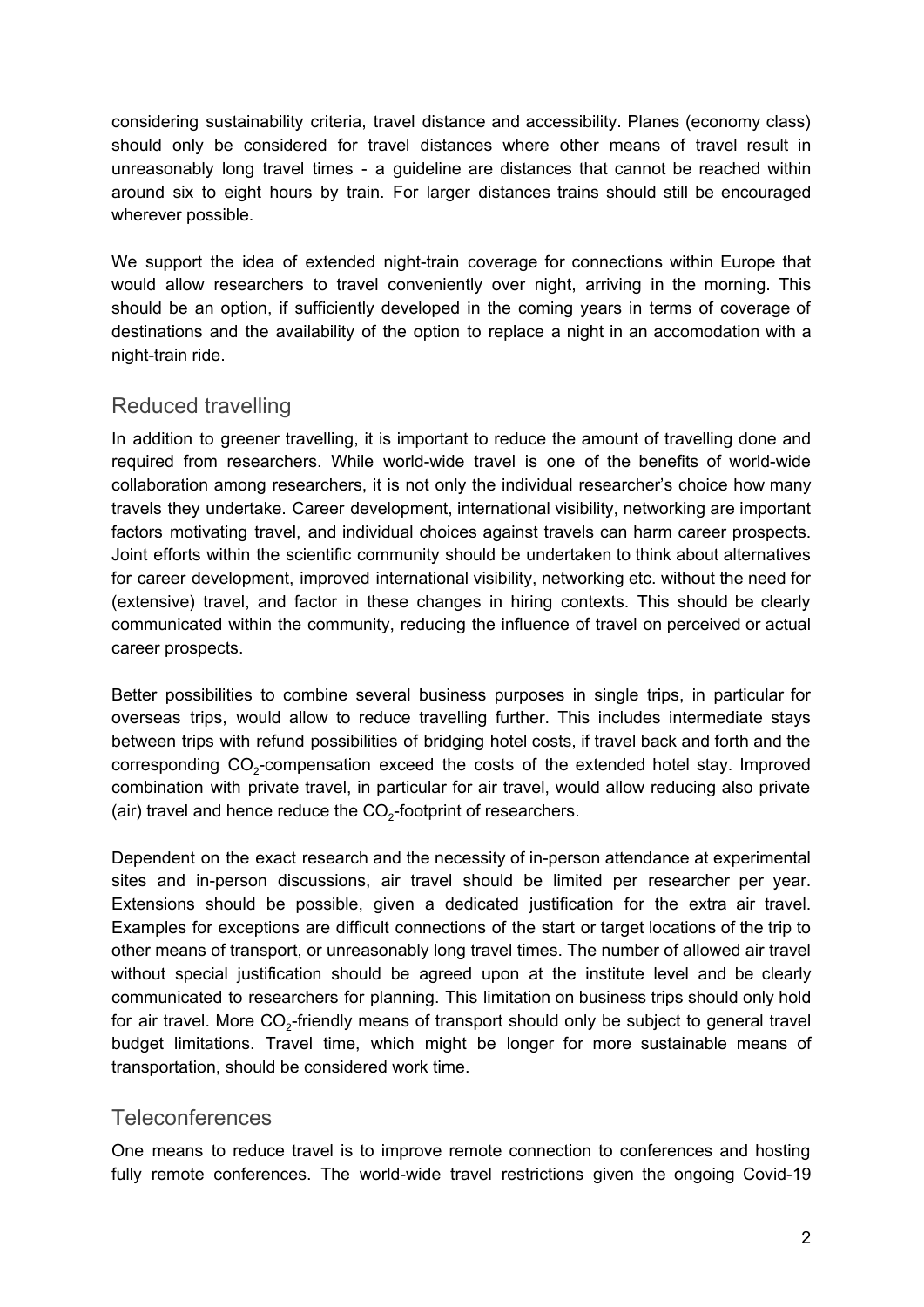pandemic provide a testing ground for new formats of remote conferences and remote conference contributions, including the social programme of conferences for networking and informal discussions with colleagues. To fully participate in a remote conference as if in-person, obligations in the home institution should be paused for the time of the conference, as they would for travel to a conference in-person. Focus on the conference might make working from home or another location at or near the institute or home necessary to ensure it. Similar to the travel request for conference attendance, a *conference attendance request* could be handed in before and signed by supervisors, to indicate the shift of obligations and approval of these during the time of the conference.

Continued development of teleconferencing software, accelerated by the world-wide travel restriction due to Corona measures, will greatly improve the experience of remotely participating in a conference, be it an in-person or a remote conference. Speakers at any conference should be allowed to give their talk remotely, and if bandwidth allows, speakers should be encouraged to send their video in addition to their voice to give the audience a better connection to the talk. Improvements in the software like *raise-hand buttons*, possibly even split into *direct response to previous question*, *question on different topic*, etc. would help to better engage remotely in the discussion.

#### Conference organisation

In-person conferences taking place should consider environmental sustainability as an important factor for consideration during the conference organisation.

This implies e.g. a reduction of conference goodies, considering what might go to waste immediately after the conference, a reduction of plastic used for cups, plates, etc. during coffee breaks or meals, and an enhanced focus on vegetarian options during coffee breaks or for included meals. If possible, regional, seasonal and healthy food options should be preferred, provided conference goodies and other conference material should fulfil environmental sustainability criteria.

#### Canteens

Canteens at universities and research centres often are the closest and fastest location to have meals at for researchers, students and other university/research-centre employees. As such, changes towards more healthy, balanced and vegetarian options affect and benefit large numbers of people eating at these canteens every day. In addition, it will improve the environmental footprint of the university or research centre. Heads of canteens and cooks in canteens should receive corresponding training to improve the quality of vegetarian, vegan and other balanced, healthy food options. In the same context, smaller portions should be an option at the canteens to reduce food left-overs, but with low-priced or free refill or top-up possibilities, in case larger portions are wanted.

Concerning drinks, canteens at universities or research centres should install free (tap) water supplies for people eating at the canteen. Reusable glasses or recovered-paper cups (no single-use plastic cups) should be provided with glasses washed by the canteen caterer.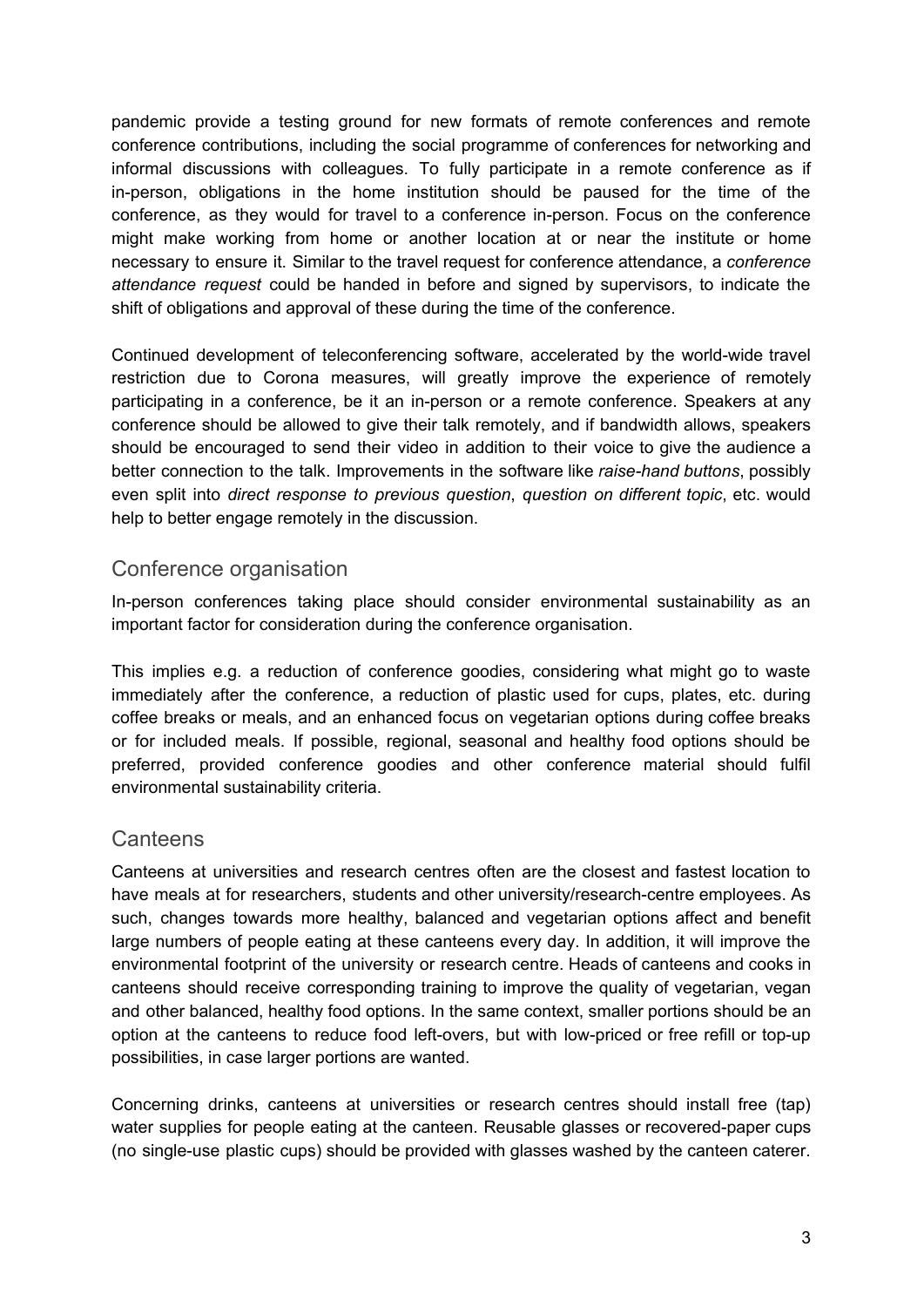Contracts with caterers should be adjusted accordingly. Selling pure bottled water should be highly discouraged.

Free water fountains which allow drinking at the fountain or refilling a bottle should be provided around the university or research centre campus to further reduce waste from plastic bottles. Water fountains, similar to ones in airports, possibly with a foot pedal switching on the water flow, should be hygienically safe even in times of the Covid-19 pandemic.

# Computing and buildings

Another important factor for energy consumption and hence  $CO_{2}$ -emissions, that is often forgotten, is computing power usage - in particular in times when research heavily relies on large computing farms, cloud computing or supercomputers. Awareness should be raised twofold - among the users and among the administrators. Awareness among users refers to the equivalent in CO<sub>2</sub>-emissions of the computing power usage of conducted computations. Information on this should be added to every computation report as part of the calculation statistics - extending e.g. currently provided information on CPU time, etc. This will provide motivation to reduce unnecessary computing usage and encourage more stringent testing before large scale computations to keep the  $CO_2$ -emission from computing at the minimally-required level. Awareness among administrators refers to the use or purchase of more energy efficient systems. Energy efficiency and environmentally-sustainable production should be important considerations for the purchase of new equipment or maintenance of existing ones.

Making additional use of the computing power usage and the related heat production, architects for future research buildings and for renovation measures should think about possibilities to use this thermal energy for the heating of the building.

#### Purchases, funds and resource management

Power is where the money is. Therefore, choices in the selection of the funds, investments or purchases can have a significant impact on the economical implications of the interactions of universities and research institutes with the private industry and general society.

University or research-centre funds should adhere to highest standards of sustainable investment, be it in the choice of bank accounts or stock investments. For purchases in university or research institute contexts, criteria of repairability or sustainability in the production, use or disposal of research equipment should be considered in the choice of the vendor, allowing for higher prices if those criteria are met.

To obtain an overview of the resources used by universities and research centres, a resource management system should be mandatory for every university and research centre. Information on the resources used per year should be published annually by the university or research centre on their webpages and efforts should be made to reduce and at best eliminate unnecessary usage of resources without unreasonable restriction on the actual research or teaching performed at the university or research centre.